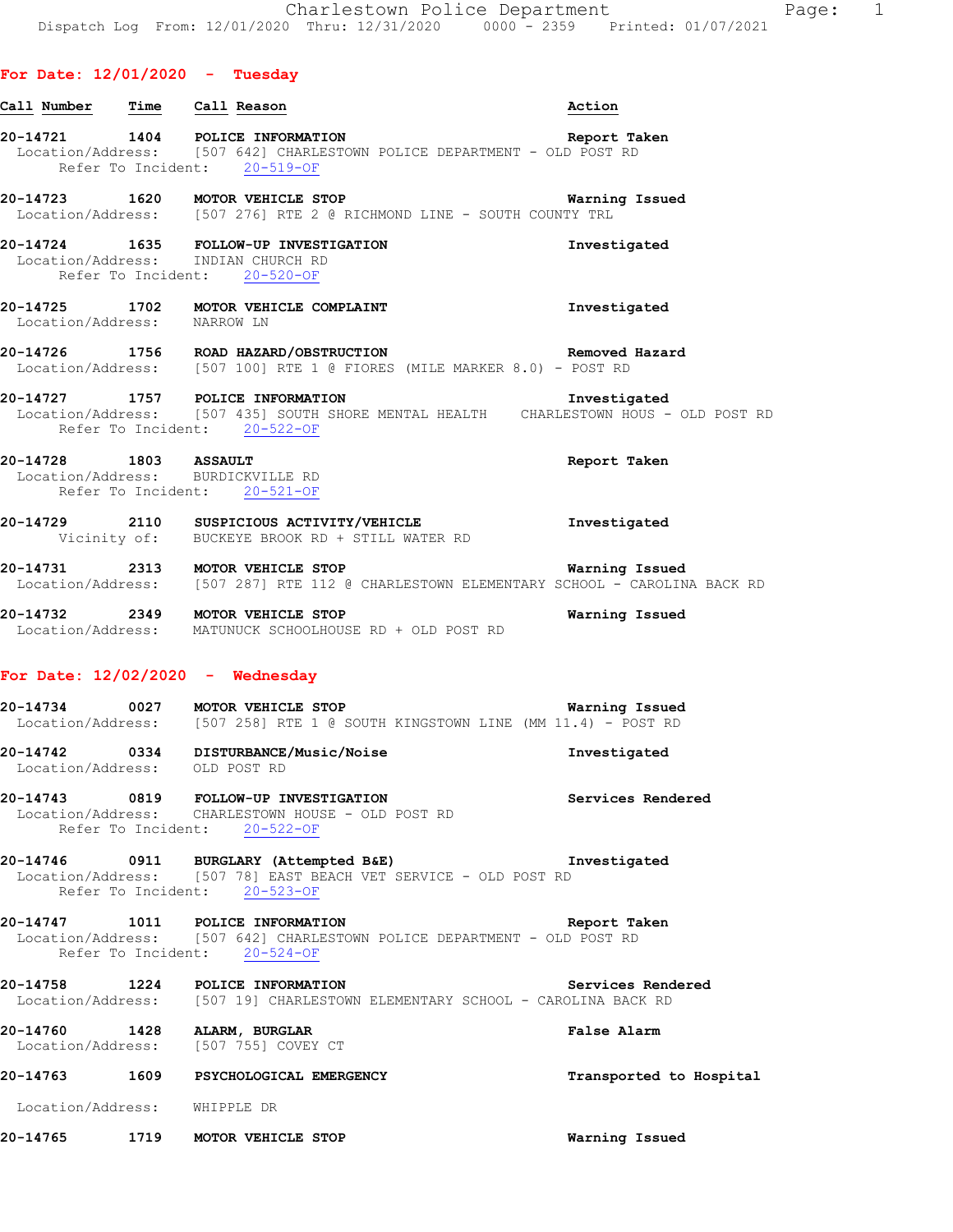|                                   | Charlestown Police Department<br>Dispatch Log From: 12/01/2020 Thru: 12/31/2020 0000 - 2359 Printed: 01/07/2021                             |                    | Page: 2 |
|-----------------------------------|---------------------------------------------------------------------------------------------------------------------------------------------|--------------------|---------|
|                                   | Location/Address: POST RD + PROSSER TRL                                                                                                     |                    |         |
|                                   | 20-14767 1810 WELL BEING CHECK<br>Location/Address: [507 531] NARRAGANSETT INDIAN TRIBAL ADMN BUILDING - SOUTH COUNTY TRL                   | Services Rendered  |         |
| 20-14769 2028 DISABLED MV         | Location/Address: POST RD + KING'S FACTORY RD                                                                                               | Investigated       |         |
| For Date: $12/03/2020 -$ Thursday |                                                                                                                                             |                    |         |
|                                   | 20-14772 0833 ASSIST OTHER TOWN DEPT Services Rendered<br>Location/Address: [507 19] CHARLESTOWN ELEMENTARY SCHOOL - CAROLINA BACK RD       |                    |         |
| Location/Address: CROSSLAND ST    | 20-14774 1128 WELL BEING CHECK                                                                                                              | Services Rendered  |         |
|                                   | 20-14775 1516 TRAFFIC CONTROL 20-14775 Services Rendered<br>Location/Address: [507 19] CHARLESTOWN ELEMENTARY SCHOOL - CAROLINA BACK RD     |                    |         |
| For Date: $12/04/2020 -$ Friday   |                                                                                                                                             |                    |         |
|                                   | 20-14783 0807 ROAD HAZARD/OBSTRUCTION<br>Location/Address: CHARLESTOWN BEACH RD                                                             | Services Rendered  |         |
|                                   | 20-14784 0813 MOTOR VEHICLE STOP<br>Vicinity of: POST RD + KING'S FACTORY RD                                                                | Warning Issued     |         |
|                                   | 20-14787 0824 ASSIST OTHER AGENCY                                                                                                           | No Action Required |         |
|                                   | Location/Address: [507 19] CHARLESTOWN ELEMENTARY SCHOOL - CAROLINA BACK RD                                                                 |                    |         |
|                                   | 20-14788 0926 POLICE INFORMATION                                                                                                            | No Action Required |         |
|                                   | Location/Address: [507 642] CHARLESTOWN POLICE DEPARTMENT - OLD POST RD                                                                     |                    |         |
|                                   | 20-14794 1347 POLICE INFORMATION<br>Location/Address: [507 642] CHARLESTOWN POLICE DEPARTMENT - OLD POST RD<br>Refer To Incident: 20-525-OF | Services Rendered  |         |
|                                   | 20-14795 1501 TRAFFIC CONTROL<br>Location/Address: [507 19] CHARLESTOWN ELEMENTARY SCHOOL - CAROLINA BACK RD                                | Services Rendered  |         |
|                                   | 20-14800  2159 DISTURBANCE/Music/Noise<br>Location/Address: [507 33] BROOKSIDE APARTMENTS - SOUTH COUNTY TRL                                | Investigated       |         |
| For Date: $12/05/2020 -$ Saturday |                                                                                                                                             |                    |         |
| 20-14816 1029 FIRE, OTHER         | Location/Address: COLUMBIA HEIGHTS OVAL                                                                                                     | Investigated       |         |
|                                   | 20-14817 1145 ROAD HAZARD/OBSTRUCTION<br>Location/Address: KING'S FACTORY RD + INDIAN CEDAR DR                                              | Removed Hazard     |         |
|                                   | 20-14819 1414 ALARM, BURGLAR<br>Location/Address: [507 585] STEDMAN & KAZOUNIS - CROSSLAND ST                                               | Services Rendered  |         |
|                                   | 20-14820 1500 ROAD HAZARD/OBSTRUCTION<br>Location/Address: SHUMANKANUC HILL RD + BURDICKVILLE RD                                            | Removed Hazard     |         |
| 20-14821 1525 MVA - Minor         | Vicinity of: [507 451] SOUTH COUNTY TRL + NEW BISCUIT CITY RD<br>Refer To Accident: 20-128-AC                                               | Report Taken       |         |
|                                   | 20-14822 1527 ROAD HAZARD/OBSTRUCTION<br>Location/Address: OLD COACH RD + LADY SLIPPER DR                                                   | Investigated       |         |
| Location/Address: PROSSER TRL     | 20-14823 1528 ROAD HAZARD/OBSTRUCTION                                                                                                       | Investigated       |         |
|                                   |                                                                                                                                             |                    |         |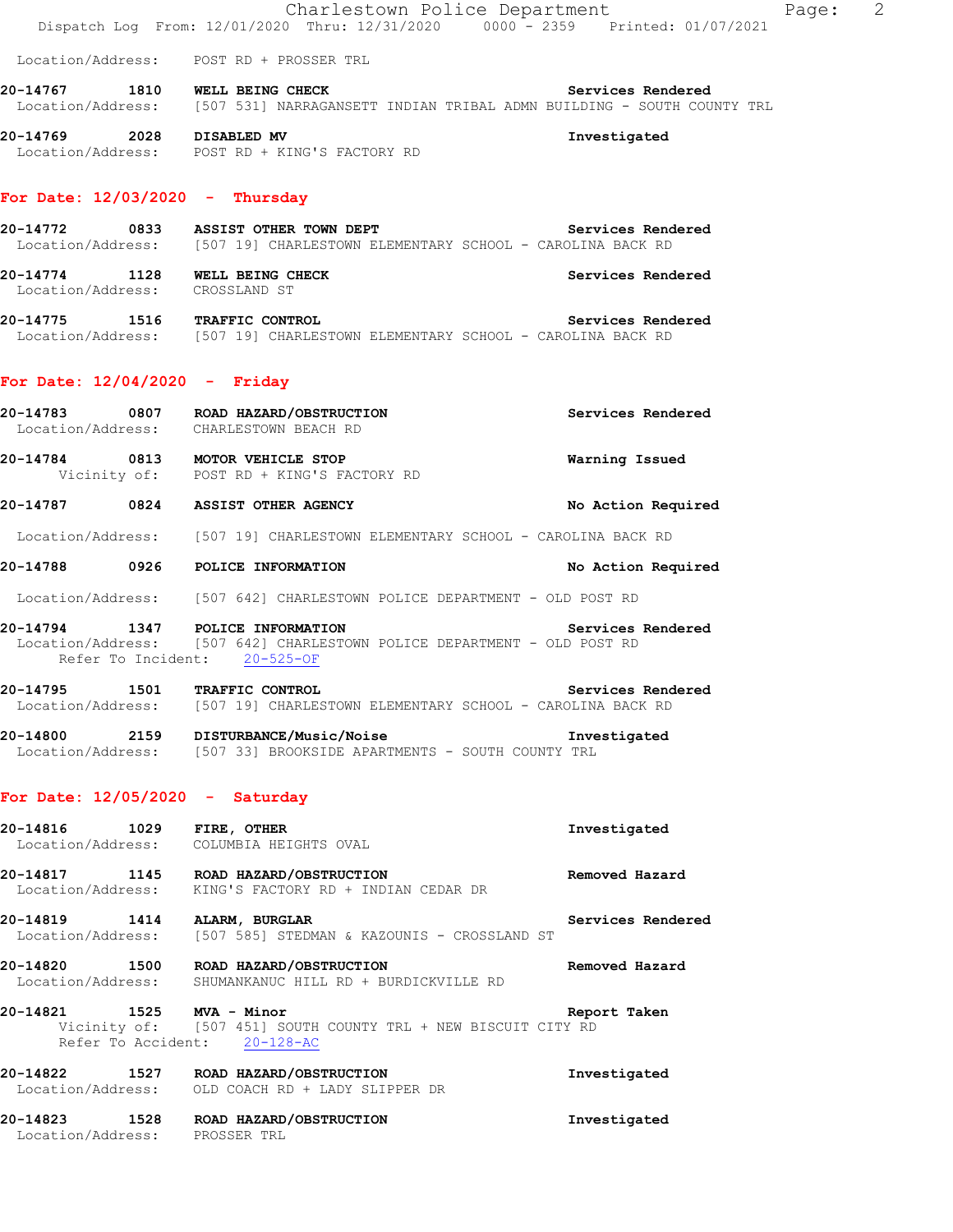|         | rayc. |  |
|---------|-------|--|
| 17/2021 |       |  |

| For Date: $12/06/2020 -$ Sunday  |      |                                                                                                                                             |                                |
|----------------------------------|------|---------------------------------------------------------------------------------------------------------------------------------------------|--------------------------------|
|                                  |      | 20-14840 0656 ALARM, BURGLAR                                                                                                                | No Action Required             |
|                                  |      | Location/Address: SCHOOLHOUSE POND RD                                                                                                       |                                |
|                                  |      | 20-14842 0850 ROAD HAZARD/OBSTRUCTION<br>Location/Address: POST RD + KING'S FACTORY RD                                                      | Removed Hazard                 |
|                                  |      | 20-14847 1332 ANIMAL COMPLAINT                                                                                                              | Taken to Family/Guardian/Other |
| Location/Address: LAUREL RD      |      |                                                                                                                                             |                                |
|                                  |      | 20-14849 1623 MOTOR VEHICLE STOP<br>Vicinity of: CAROLINA BACK RD + SOUTH COUNTY TRL                                                        | Warning Issued                 |
|                                  |      | 20-14850 1625 ROAD HAZARD/OBSTRUCTION<br>Location/Address: OLD COACH RD + LADY SLIPPER DR                                                   | Services Rendered              |
|                                  |      | 20-14851 1846 ALARM, BURGLAR                                                                                                                | Building Checked/Secured       |
|                                  |      | Location/Address: [507 417] STARRETT DR                                                                                                     |                                |
| 20-14852 1904 COMPLAINT          |      | Location/Address: [507 357] K&S PIZZA - CAROLINA BACK RD                                                                                    | Investigated                   |
|                                  |      | 20-14853 1952 MOTOR VEHICLE COMPLAINT<br>Location/Address: [507 258] RTE 1 @ SOUTH KINGSTOWN LINE (MM 11.4) - POST RD                       | Could Not Locate               |
| For Date: $12/07/2020 -$ Monday  |      |                                                                                                                                             |                                |
|                                  |      | 20-14859 0034 MOTOR VEHICLE STOP<br>Vicinity of: [507 849] NINIGRET NATIONAL WILDLIFE REFUGE - POST RD                                      | Warning Issued                 |
|                                  |      | 20-14867 0542 SUSPICIOUS ACTIVITY/VEHICLE<br>Location/Address: [507 44] KINGSTON PIZZA - OLD POST RD                                        | Investigated                   |
|                                  |      | 20-14870 1301 ALARM, BURGLAR                                                                                                                | Building Checked/Secured       |
|                                  |      | Location/Address: [507 539] OLD POST RD                                                                                                     |                                |
|                                  |      | 20-14874 1623 MOTOR VEHICLE STOP<br>Location/Address: [507 284] RTE 91 @ RICHMOND LINE - ALTON CAROLINA RD                                  | Warning Issued                 |
| 20-14876                         | 1758 | HOUSE CHECK                                                                                                                                 | Building Checked/Secured       |
| Location/Address: ELM RD         |      |                                                                                                                                             |                                |
|                                  |      | 20-14877 2351 MOTOR VEHICLE STOP<br>Location/Address: [507 79] OLD POST RD + NARROW LN                                                      | Warning Issued                 |
| For Date: $12/08/2020 -$ Tuesday |      |                                                                                                                                             |                                |
|                                  |      | 20-14886 0827 ASSIST OTHER TOWN DEPT<br>Location/Address: [507 19] CHARLESTOWN ELEMENTARY SCHOOL - CAROLINA BACK RD                         | Services Rendered              |
|                                  |      | 20-14887 0927 ASSIST OTHER POLICE DEPT                                                                                                      | No Action Required             |
|                                  |      | Vicinity of: [507 258] RTE 1 @ SOUTH KINGSTOWN LINE (MM 11.4) - POST RD                                                                     |                                |
|                                  |      | 20-14891 1125 ROAD HAZARD/OBSTRUCTION<br>Vicinity of: [507 607] RTE 1 @ BESTWAY - POST RD                                                   | Removed Hazard                 |
|                                  |      | 20-14894 1318 OFFICER WANTED<br>Location/Address: [507 930] NARRAGANSETT INDIAN HEALTH CENTER - OLD MILL RD<br>Refer To Incident: 20-527-OF | Investigated                   |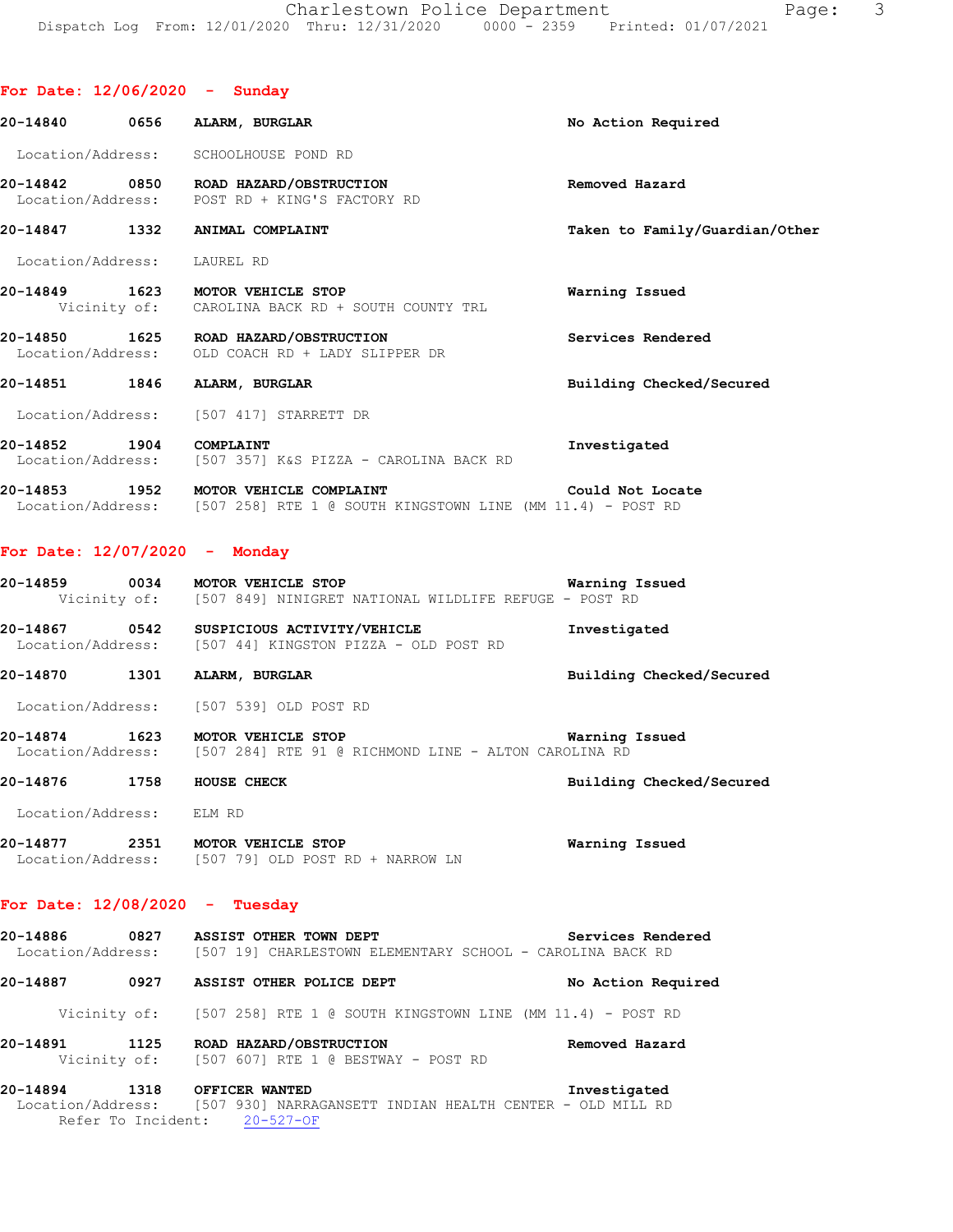|                                         |                    | 20-14898 1617 ASSIST OTHER POLICE DEPT<br>Location/Address: SK LINE - POST RD                                                                        | Services Rendered  |
|-----------------------------------------|--------------------|------------------------------------------------------------------------------------------------------------------------------------------------------|--------------------|
|                                         |                    | 20-14899 1622 MOTOR VEHICLE STOP                                                                                                                     | No Action Required |
|                                         |                    | Location/Address: AUBURN DR + NARROW LN                                                                                                              |                    |
|                                         |                    | 20-14900 1717 SEX OFFENSES<br>Location/Address: WEST BEACH RD<br>Refer To Incident: 20-528-OF                                                        | Investigated       |
|                                         |                    | 20-14902 2049 ASSIST OTHER POLICE DEPT                                                                                                               | No Action Required |
|                                         |                    | Location/Address: BISCUIT CITY RD                                                                                                                    |                    |
|                                         |                    | 20-14903 2052 OFFICER WANTED<br>Location/Address: INDIAN CHURCH RD<br>Refer To Incident: 20-529-OF                                                   | Peace Restored     |
|                                         |                    | 20-14904 2204 911 CALLS/False/Hang-Ups/Open Investigated<br>Location/Address: BISCUIT CITY RD                                                        |                    |
|                                         |                    | For Date: $12/09/2020 -$ Wednesday                                                                                                                   |                    |
|                                         |                    | 20-14910 0436 MOTOR VEHICLE STOP<br>Location/Address: [507 257] DUNNS CORNERS FIRE STATION (STATION TWO) - POST RD                                   | Warning Issued     |
|                                         |                    | 20-14912   0829   ASSIST OTHER TOWN DEPT   CHOOL - CAROLINA BACK RD<br>Location/Address:   [507 19] CHARLESTOWN ELEMENTARY SCHOOL - CAROLINA BACK RD | Services Rendered  |
|                                         |                    | 20-14913 0848 MVA - Minor<br>Location/Address: CLARKIN POND RD<br>Refer To Accident: 20-129-AC                                                       | Investigated       |
|                                         |                    | 20-14915 1226 TRAFFIC CONTROL<br>Location/Address: [507 19] CHARLESTOWN ELEMENTARY SCHOOL - CAROLINA BACK RD                                         | Services Rendered  |
|                                         |                    | 20-14916 1242 DOMESTIC/Assault/Diso/Other Showshipstigated<br>Location/Address: BUCKEYE BROOK RD                                                     |                    |
|                                         |                    | 20-14917 1457 ASSIST CITIZEN<br>Location/Address: [507 1] CHARLESTOWN TOWN HALL - SOUTH COUNTY TRL                                                   | Services Rendered  |
| 20-14918<br>Location/Address:           | 1534               | MOTOR VEHICLE STOP<br>[507 304] RTE 1A @ CHARLESTOWN PACKAGE STORE - OLD POST RD                                                                     | Warning Issued     |
| 20-14921                                |                    | 1607 TRAFFIC CONTROL<br>Location/Address: ALTON CAROLINA RD                                                                                          | Services Rendered  |
| 20-14922<br>Location/Address: NARROW LN | Refer To Incident: | 1655 SUICIDE<br>$20 - 530 - OF$                                                                                                                      | Report Taken       |
|                                         |                    | 20-14924 2019 ASSIST OTHER POLICE DEPT<br>Location/Address: DRIFTWOOD DR<br>Refer To Arrest:<br>$20 - 165 - AR$                                      | Arrest(s) Made     |

| 20-14925          | 0056 | SUSPICIOUS ACTIVITY/VEHICLE                  | Investigated      |  |  |
|-------------------|------|----------------------------------------------|-------------------|--|--|
| Location/Address: |      | [507 462] ROCKY'S TREE SERVICE - KLONDIKE RD |                   |  |  |
| 20-14926          | 0825 | ASSIST OTHER TOWN DEPT                       | Services Rendered |  |  |

Location/Address: [507 19] CHARLESTOWN ELEMENTARY SCHOOL - CAROLINA BACK RD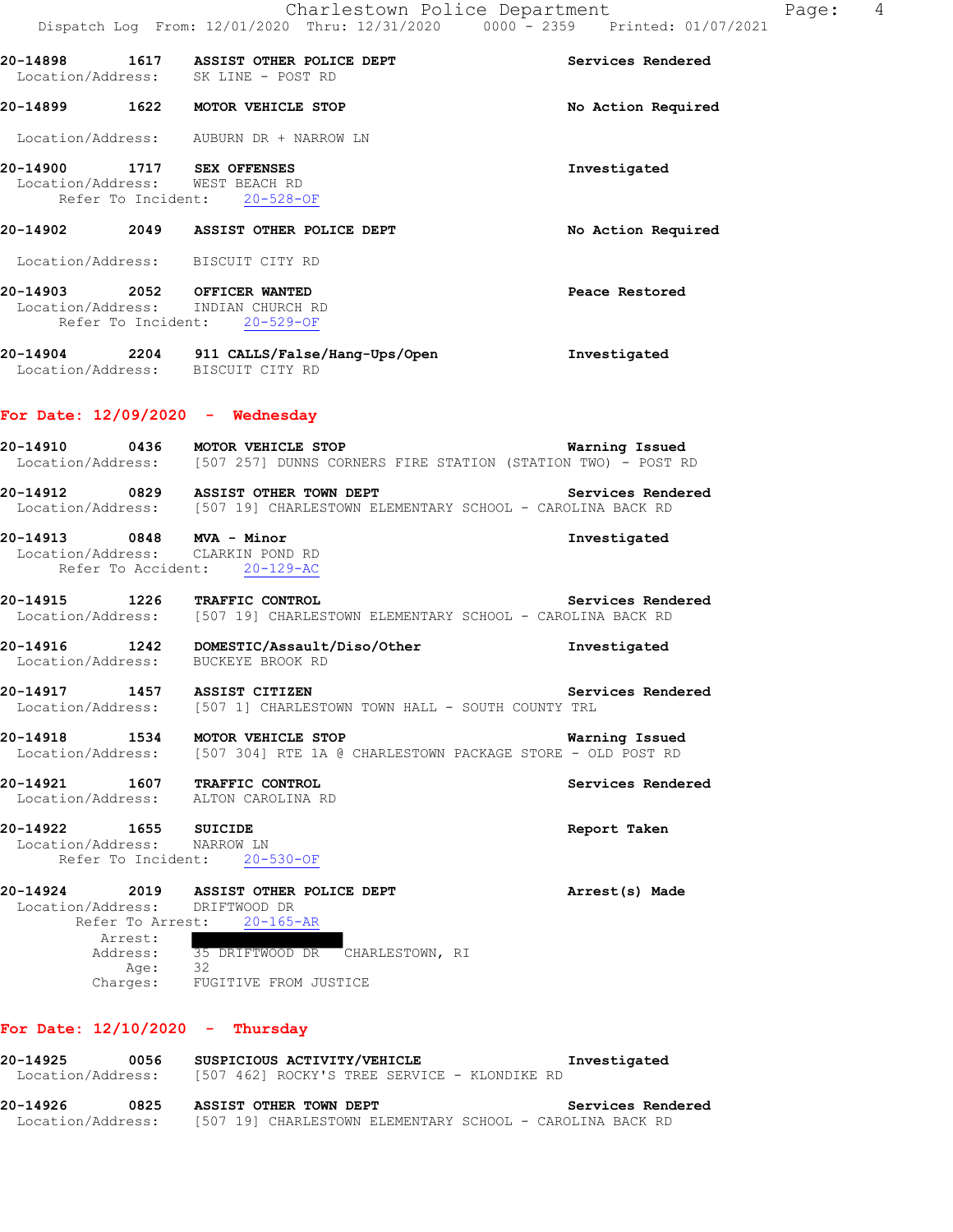**20-14928 0853 POLICE TRANSPORT Services Rendered**  Location/Address: [507 642] CHARLESTOWN POLICE DEPARTMENT - OLD POST RD **20-14931 1117 DISABLED MV Investigated**  Location/Address: POST RD + PROSSER TRL **20-14933 1229 NOTIFICATION Services Rendered**  Location/Address: LAURI DR **20-14934 1510 TRAFFIC CONTROL Services Rendered**  Location/Address: [507 19] CHARLESTOWN ELEMENTARY SCHOOL - CAROLINA BACK RD **20-14935 1542 OFFICER WANTED Unfounded**  Location/Address: SHANNOCK RD + WORDEN'S POND RD

**20-14936 1637 ALARM, BURGLAR False Alarm**  Location/Address: WEST BEACH RD

**20-14938 1711 OFFICER WANTED Unfounded**  Location/Address: [507 72] CUMBERLAND FARMS - OLD POST RD

**20-14939 1722 FOLLOW-UP INVESTIGATION Report Taken**  Location/Address: NARROW LN Refer To Incident: 20-530-OF

#### **For Date: 12/11/2020 - Friday**

**20-14950 0518 WELL BEING CHECK Services Rendered**  Vicinity of: [507 435] POST RD + CROSS MILLS RD 20-14951 **0829** ASSIST OTHER TOWN DEPT **Services Rendered** Location/Address: [507 19] CHARLESTOWN ELEMENTARY SCHOOL - CAROLINA BACK RD

**20-14954 0935 OFFICER WANTED Services Rendered**  Location/Address: [507 591] SOUTHERN WAY

**20-14955 0946 ROAD HAZARD/OBSTRUCTION Unfounded**  Location/Address: POST RD + ROSS HILL RD

**20-14958 1212 ASSIST OTHER AGENCY Services Rendered**  Location/Address: [507 642] CHARLESTOWN POLICE DEPARTMENT - OLD POST RD

**20-14960 1500 MVA - Minor Report Taken**  Location/Address: SOUTH COUNTY TRL + CAROLINA BACK RD Refer To Accident: 20-130-AC

**20-14962 1534 OFFICER WANTED Report Taken**  Location/Address: STILL WATER RD Refer To Incident: 20-531-OF

**20-14964 1758 WELL BEING CHECK Report Taken**  Location/Address: [507 435] SOUTH SHORE MENTAL HEALTH CHARLESTOWN HOUS - OLD POST RD Refer To Incident: 20-532-OF

### **For Date: 12/12/2020 - Saturday**

**20-14967 0219 DISABLED MV No Action Required**  Location/Address: [507 277] RTE 2 @ KENYON INDUSTRIES - SOUTH COUNTY TRL **20-14974 0300 MOTOR VEHICLE STOP Warning Issued**  Vicinity of: [507 100] RTE 1 @ FIORES (MILE MARKER 8.0) - POST RD **20-14977 1136 BURGLARY (Attempted B&E) Report Taken**  Location/Address: EAST BEACH RD Refer To Incident: 20-533-OF

**20-14979 1945 SUSPICIOUS ACTIVITY/VEHICLE Could Not Locate**  Location/Address: WILLOW RD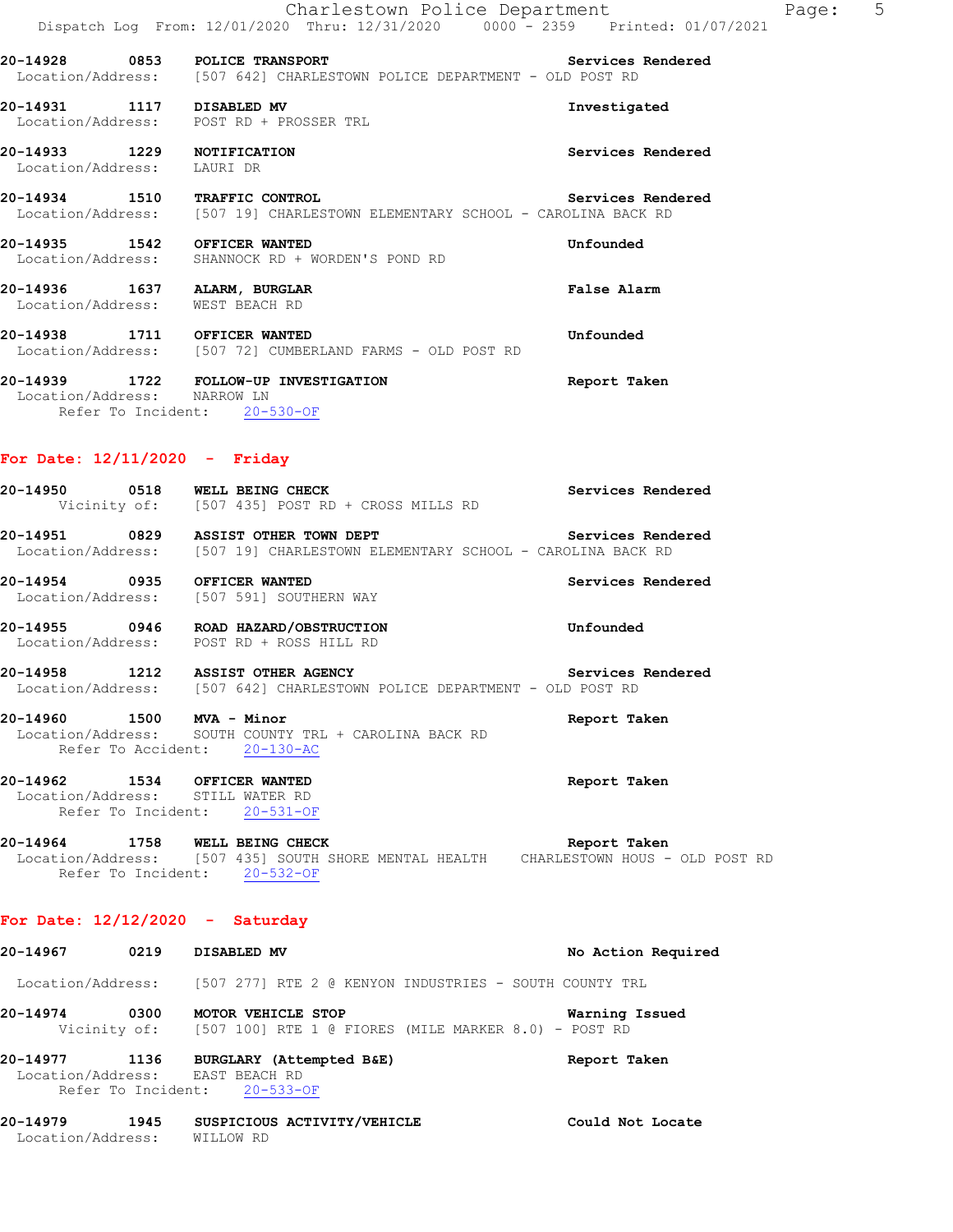|                                 |      | Charlestown Police Department<br>Dispatch Log From: 12/01/2020 Thru: 12/31/2020 0000 - 2359 Printed: 01/07/2021 | Page: 6                  |
|---------------------------------|------|-----------------------------------------------------------------------------------------------------------------|--------------------------|
|                                 |      | 20-14980 2350 SUSPICIOUS ACTIVITY/VEHICLE<br>Location/Address: A SHORE THING - MATUNUCK SCHOOLHOUSE RD          | Could Not Locate         |
| For Date: $12/13/2020 -$ Sunday |      |                                                                                                                 |                          |
|                                 |      | 20-14981 0022 SUSPICIOUS ACTIVITY/VEHICLE<br>Location/Address: A SHORE THING - MATUNUCK SCHOOLHOUSE RD          | Could Not Locate         |
|                                 |      | 20-14988 0140 ASSIST OTHER POLICE DEPT<br>Location/Address: [507 943] SHANNOCK VILLAGE COTTAGES - SHANNOCK RD   | Services Rendered        |
|                                 |      | 20-14992 0307 MOTOR VEHICLE STOP<br>Vicinity of: POST RD + ROSS HILL RD                                         | Warning Issued           |
|                                 |      | 20-14999 1340 ALARM, BURGLAR                                                                                    | Building Checked/Secured |
| Location/Address: CHARLES AVE   |      |                                                                                                                 |                          |
|                                 |      | 20-15000 1549 PSYCHOLOGICAL EMERGENCY                                                                           | Transported to Hospital  |
| Location/Address: CHARLES AVE   |      | Refer To Incident: 20-534-OF                                                                                    |                          |
| Location/Address: QUAIL LN      |      | 20-15001 1842 MVA - Minor<br>Refer To Accident: 20-131-AC                                                       | Report Taken             |
|                                 |      | 20-15002 2000 DOMESTIC/Assault/Diso/Other<br>Location/Address: SOUTH COUNTY TRL<br>Refer To Incident: 20-535-OF | Investigated             |
|                                 |      | 20-15003 2047 MOTOR VEHICLE STOP                                                                                | No Action Required       |
|                                 |      | Location/Address: SOUTH COUNTY TRL                                                                              |                          |
|                                 |      | 20-15004 2331 MOTOR VEHICLE STOP<br>Location/Address: POST RD + CROSS MILLS RD                                  | Warning Issued           |
|                                 |      | 20-15005 2342 MOTOR VEHICLE STOP<br>Location/Address: [507 20] NINIGRET PARK - PARK LN                          | Warning Issued           |
| For Date: $12/14/2020 -$ Monday |      |                                                                                                                 |                          |
| 20-15010 0137                   |      | MOTOR VEHICLE STOP<br>Location/Address: [507 100] RTE 1 @ FIORES (MILE MARKER 8.0) - POST RD                    | Warning Issued           |
|                                 |      | 20-15014 0612 MOTOR VEHICLE STOP<br>Location/Address: [507 269] RTE 1 @ DRIVING RANGE - POST RD                 | Warning Issued           |
| 20-15016 0949                   |      | <b>ALARM, FIRE</b><br>Location/Address: [507 231] OCEAN HOUSE MARINA (MAIN FACILITY) - TOWN DOCK RD             | Investigated             |
| 20-15017                        | 1105 | 911 CALLS/False/Hang-Ups/Open                                                                                   | No Action Required       |
|                                 |      | Location/Address: [507 713] CHARTER CT                                                                          |                          |
|                                 |      | 20-15018 1340 ALARM, BURGLAR                                                                                    | Building Checked/Secured |
|                                 |      | Location/Address: [507 76] DOWNEY WEAVER POST - WHIPPLE DR                                                      |                          |
|                                 |      | 20-15019 1510 POLICE INFORMATION<br>Location/Address: CAROLINA BACK RD                                          | Services Rendered        |
|                                 |      | 20-15022 1550 FOLLOW-UP INVESTIGATION<br>Location/Address: [507 3] COMPASS HARDWARE - RIDGEWOOD RD              | Investigated             |

**20-15023 1550 SUSPICIOUS ACTIVITY/VEHICLE Investigated**  Location/Address: AUBURN DR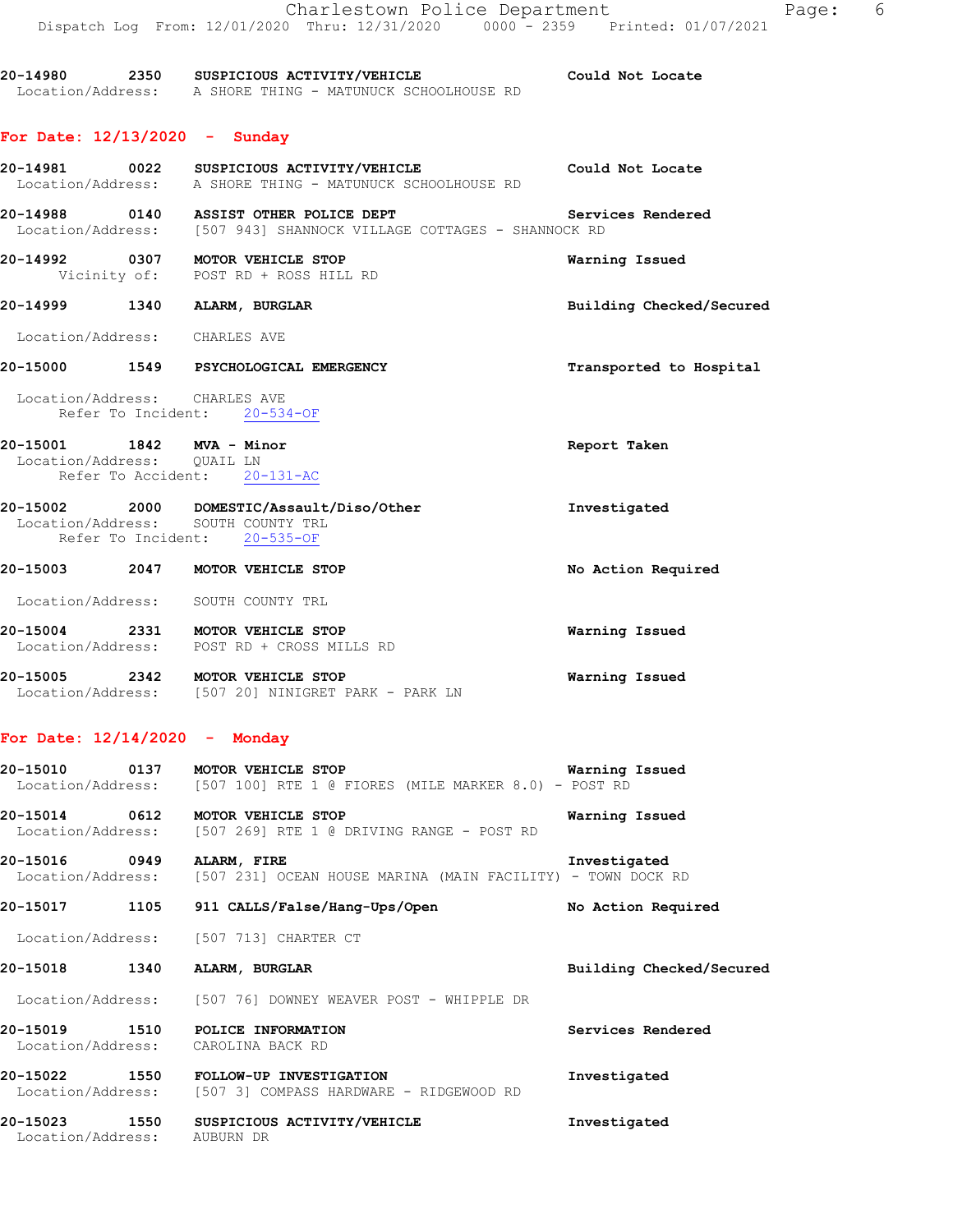|                                  | 20-15024 1643 ASSIST OTHER POLICE DEPT<br>Location/Address: GOOSEBERRY HILL                                | Services Rendered              |
|----------------------------------|------------------------------------------------------------------------------------------------------------|--------------------------------|
|                                  | 20-15025 1653 WELL BEING CHECK<br>Location/Address: SCAPA FLOW RD                                          | Investigated                   |
|                                  | 20-15026 1656 MVA - Minor<br>Location/Address: KING'S FACTORY RD<br>Refer To Accident: 20-132-AC           | Report Taken                   |
|                                  | 20-15027 1759 ALARM, BURGLAR<br>Location/Address: SHUMANKANUC HILL RD                                      | Investigated                   |
|                                  | 20-15030 2310 DOMESTIC/Assault/Diso/Other                                                                  | Taken to Family/Guardian/Other |
| Location/Address: MILL POND DR   | Refer To Incident: 20-536-OF                                                                               |                                |
| For Date: $12/15/2020$ - Tuesday |                                                                                                            |                                |
|                                  | 20-15033 0000 ALARM, FIRE<br>Location/Address: [507 228] PHIL & ANN'S SUNSET MOTEL - OLD POST RD           | Investigated                   |
|                                  | 20-15035 0734 ALARM, BURGLAR                                                                               | Building Checked/Secured       |
|                                  | Location/Address: SHADY HARBOR DR                                                                          |                                |
| Location/Address: AUBURN DR      | 20-15036 0803 SUSPICIOUS ACTIVITY/VEHICLE<br>Refer To Incident: 20-540-OF                                  | Investigated                   |
|                                  | 20-15037 0813 TAMPERING w/ M/V<br>Location/Address: BRIARWOOD DR<br>Refer To Incident: 20-538-OF           | Report Taken                   |
|                                  | 20-15038 0817 MOTOR VEHICLE STOP<br>Location/Address: POST RD + GENERAL STANTON LN                         | Warning Issued                 |
|                                  | 20-15040 0828 TAMPERING w/ M/V<br>Location/Address: [507 616] BRIARWOOD DR<br>Refer To Incident: 20-537-OF | Report Taken                   |
| Location/Address: BOULDER AVE    | 20-15041 0937 TAMPERING w/ M/V<br>Refer To Incident: 20-539-OF                                             | Report Taken                   |
| 20-15042                         | 1042 WELL BEING CHECK<br>Location/Address: NEW BISCUIT CITY RD                                             | Services Rendered              |
| 20-15043 1055 DISABLED MV        | Vicinity of: POST RD + KING'S FACTORY RD<br>Refer To Accident: 20-133-AC                                   | Removed Hazard                 |
|                                  | 20-15044 1158 WELL BEING CHECK                                                                             | Transported to Hospital        |
| Location/Address: NARROW LN      |                                                                                                            |                                |
|                                  | 20-15045 1203 ALARM, BURGLAR                                                                               | No Action Required             |
|                                  | Location/Address: [507 64] RATHSKELLER RESTAURANT - OLD COACH RD                                           |                                |
| 20-15046 1230                    | PSYCHOLOGICAL EMERGENCY                                                                                    | Transported to Hospital        |
| Location/Address: NARROW LN      |                                                                                                            |                                |
|                                  | 20-15048 1433 ALARM, BURGLAR                                                                               | Building Checked/Secured       |
|                                  | Location/Address: [507 254] GALAPAGOS COLLECTION - OLD POST RD                                             |                                |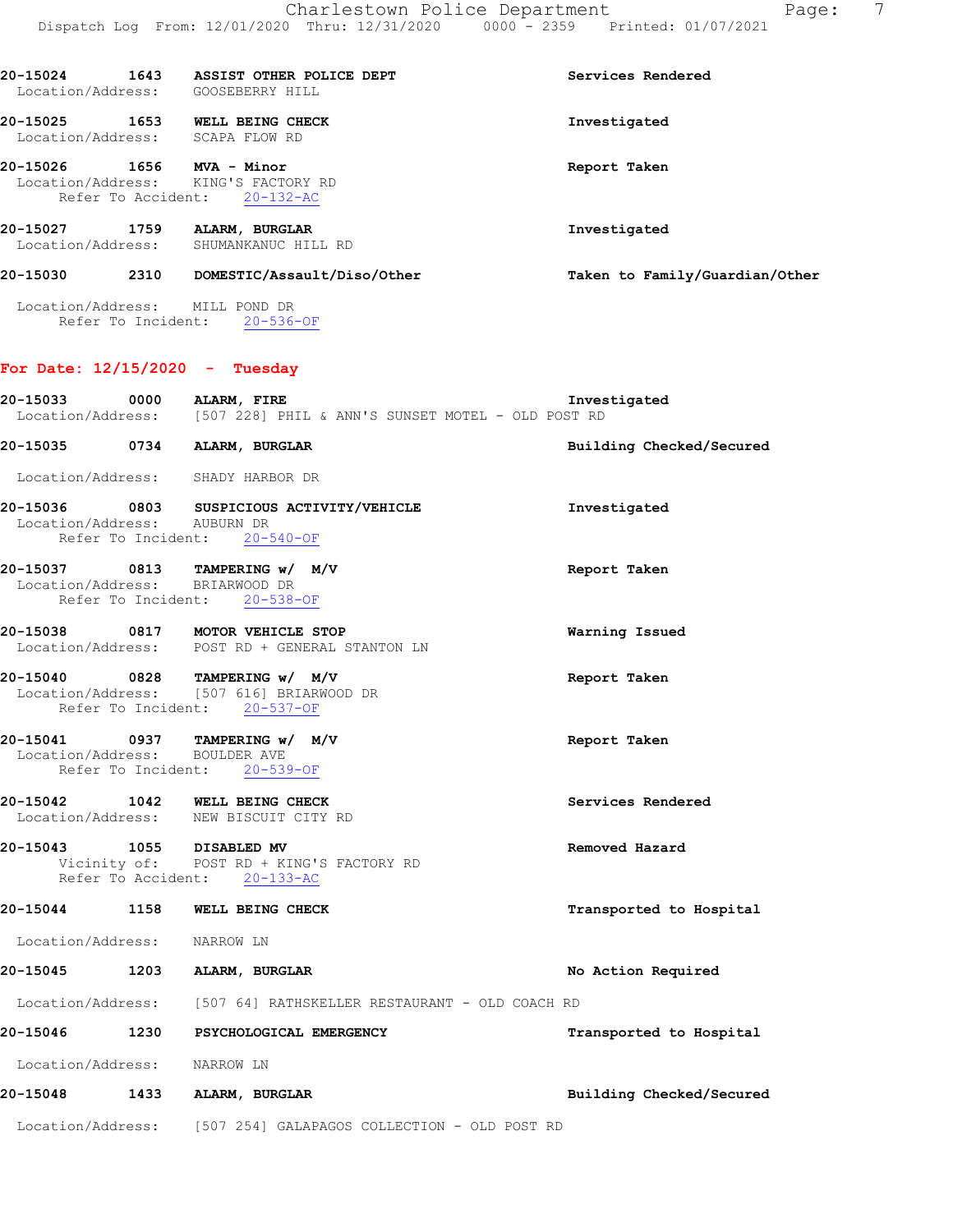| 20-15049<br>1512<br>Location/Address: | Services Rendered<br><b>TRAFFIC CONTROL</b><br>[507 19] CHARLESTOWN ELEMENTARY SCHOOL - CAROLINA BACK RD |  |
|---------------------------------------|----------------------------------------------------------------------------------------------------------|--|
| 20-15055<br>1642<br>Location/Address: | MOTOR VEHICLE STOP<br>Warning Issued<br>[507 301] RTE 1A @ UNBRELLA FACTORY - OLD POST RD                |  |

**20-15057 1709 TAMPERING w/ M/V No Action Required** 

Location/Address: WEST NIANTIC ST

**20-15058 1754 MVA - Minor Report Taken**  Location/Address: MORRONE SAND & GRAVEL - ALTON CAROLINA RD Refer To Accident: 20-134-AC

**20-15059 1817 DISABLED MV Services Rendered**  Location/Address: CAROLINA BACK RD + OLD MILL RD

**20-15060 1841 TAMPERING w/ M/V No Action Required** 

**20-15063 2326 ALARM, BURGLAR Investigated**  Location/Address: [507 930] NARRAGANSETT INDIAN HEALTH CENTER - OLD MILL RD

### **For Date: 12/16/2020 - Wednesday**

Location/Address: EAST BEACH RD

| 20-15069          | 0125 | ROAD HAZARD/OBSTRUCTION | Services Rendered |  |
|-------------------|------|-------------------------|-------------------|--|
| Location/Address: |      | POST RD + WARREN RD     |                   |  |
|                   |      |                         |                   |  |

**20-15070 0337 SUSPICIOUS ACTIVITY/VEHICLE Investigated**  Location/Address: CHARLESTOWN BEACH RD

**20-15073 0755 TRAFFIC CONTROL Services Rendered**  Location/Address: ALTON CAROLINA RD

**20-15074 0825 TRAFFIC CONTROL Services Rendered**  Location/Address: [507 19] CHARLESTOWN ELEMENTARY SCHOOL - CAROLINA BACK RD

**20-15075 0858 ASSIST OTHER AGENCY Services Rendered**  Location/Address: JOHNSON LN

**20-15076 1014 MVA - Minor Report Taken**  Location/Address: POST RD + WEST BEACH RD Refer To Accident: 20-135-AC

**20-15083 1609 MOTOR VEHICLE COMPLAINT Warning Issued**  Location/Address: [507 100] RTE 1 @ FIORES (MILE MARKER 8.0) - POST RD

**20-15084 1622 MOTOR VEHICLE STOP WARE WAREN WARE ISSUED**<br>
Location/Address: [507 266] RTE 1 @ WILLOWS - POST RD [507 266] RTE 1 @ WILLOWS - POST RD

**20-15087 1746 ALARM, BURGLAR Building Checked/Secured** 

Location/Address: SHORE DR

**20-15089 2239 HAZMAT INCIDENT Services Rendered**<br>Vicinity of: [507 332] AMTRACK RAILROAD OVERPASS - BURDICKVILLE RD [507 332] AMTRACK RAILROAD OVERPASS - BURDICKVILLE RD

Peace Restored

**20-15090 2301 DISABLED MV Removed Hazard**  Location/Address: POST RD + ROSS HILL RD Refer To Incident: 20-541-OF

## **For Date: 12/17/2020 - Thursday**

| 20-15091          | 0026               | DOMESTIC/Assault/Diso/Other |  |
|-------------------|--------------------|-----------------------------|--|
| Location/Address: |                    | HAWKSBILL WAY               |  |
|                   | Refer To Incident: | $20 - 542 - 0F$             |  |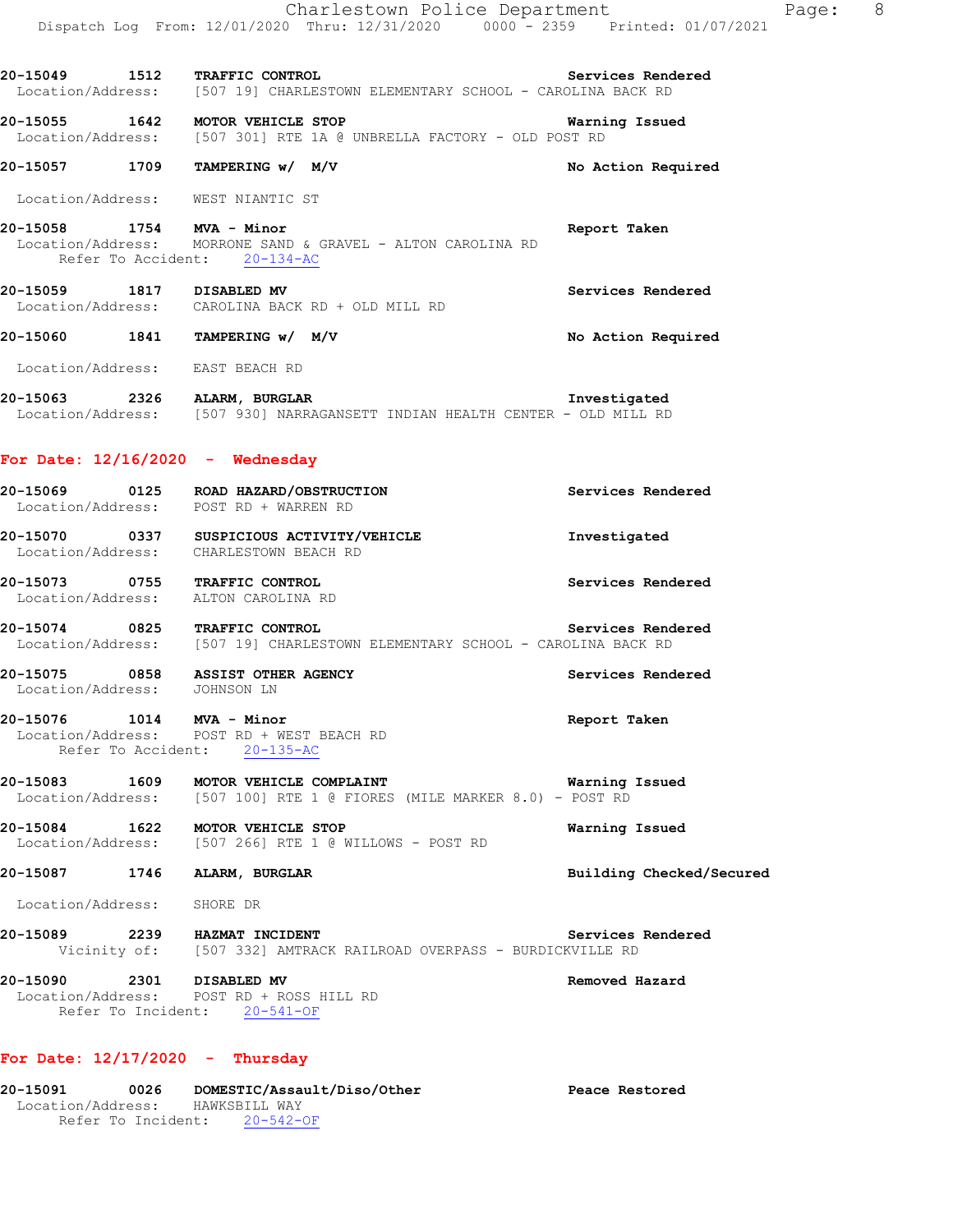|                                                           | Charlestown Police Department<br>Dispatch Log From: 12/01/2020 Thru: 12/31/2020 0000 - 2359 Printed: 01/07/2021 |                          |
|-----------------------------------------------------------|-----------------------------------------------------------------------------------------------------------------|--------------------------|
| 20-15093 0048 DISABLED MV                                 |                                                                                                                 | Services Rendered        |
|                                                           | Vicinity of: POST RD + MEADOW LN                                                                                |                          |
| Location/Address: ROSS HILL RD                            | 20-15094 0111 DISTURBANCE/Music/Noise                                                                           | Services Rendered        |
| 20-15095 0346 DISABLED MV<br>Location/Address: HOXSIE AVE |                                                                                                                 | Services Rendered        |
| Location/Address: POST RD                                 | 20-15096 0454 ASSIST CITIZEN                                                                                    | Services Rendered        |
|                                                           | 20-15097 0949 ASSIST CITIZEN<br>Location/Address: SOUTH NIANTIC DR                                              | Services Rendered        |
|                                                           | 20-15099 1113 PSYCHOLOGICAL EMERGENCY<br>Location/Address: ROSS HILL RD<br>Refer To Incident: 20-543-OF         | Report Taken             |
|                                                           | 20-15100 1233 WELL BEING CHECK<br>Location/Address: BURDICKVILLE RD                                             | Services Rendered        |
| Location/Address: OLD POST RD                             | 20-15101 1304 WELL BEING CHECK                                                                                  | Services Rendered        |
| 20-15102 1338 HOUSE CHECK                                 |                                                                                                                 | Building Checked/Secured |
| Location/Address: EAST SHORE DR                           |                                                                                                                 |                          |
| 20-15103 1345 MVA - Minor                                 | Location/Address: [507 912] MILE MARKER 6.0 - BURLINGAME STATE PARK RD<br>Refer To Accident: 20-136-AC          | Report Taken             |
| Location/Address: NARROW LN                               | 20-15104 1505 WELL BEING CHECK                                                                                  | Warning Issued           |
| For Date: $12/18/2020 -$ Friday                           |                                                                                                                 |                          |
| 20-15124 1243 DISABLED MV                                 |                                                                                                                 | No Action Required       |
|                                                           | Location/Address: CLEARVIEW RD                                                                                  |                          |
| Location/Address: LAKESIDE DR                             | 20-15128   1613   OFFICER WANTED<br>Refer To Incident: 20-544-OF                                                | Report Taken             |
| 20-15129                                                  | 1615 MOTOR VEHICLE STOP<br>Location/Address: [507 266] RTE 1 @ WILLOWS - POST RD                                | Citation Issued          |

| Location/Address: CLEARVIEW RD                                    |                                                                                           |                 |
|-------------------------------------------------------------------|-------------------------------------------------------------------------------------------|-----------------|
| 20-15128   1613   OFFICER WANTED<br>Location/Address: LAKESIDE DR | Refer To Incident: 20-544-OF                                                              | Report Taken    |
|                                                                   | 20-15129 1615 MOTOR VEHICLE STOP<br>Location/Address: [507 266] RTE 1 @ WILLOWS - POST RD | Citation Issued |
| 20-15130<br>Location/Address: OLD RD                              | 1645 DIS CONDUCT / FIGHT                                                                  | Investigated    |
| Location/Address: LAURI DR                                        | 20-15131  1658 DOMESTIC/Assault/Diso/Other<br>Refer To Incident: 20-545-OF                | Report Taken    |
|                                                                   | 20-15133 1957 MOTOR VEHICLE STOP<br>Location/Address: POST RD + KING'S FACTORY RD         | Warning Issued  |
| 20-15134<br>Location/Address:                                     | 2113 DIS CONDUCT / FIGHT<br>NARROW LN                                                     | Investigated    |
| For Date: $12/19/2020$ -                                          | Saturday                                                                                  |                 |

# **20-15135 0021 SUSPICIOUS ACTIVITY/VEHICLE Investigated**  Location/Address: [507 381] CVS PHARMACY - OLD POST RD **20-15145 0732 ALARM, BURGLAR Building Checked/Secured**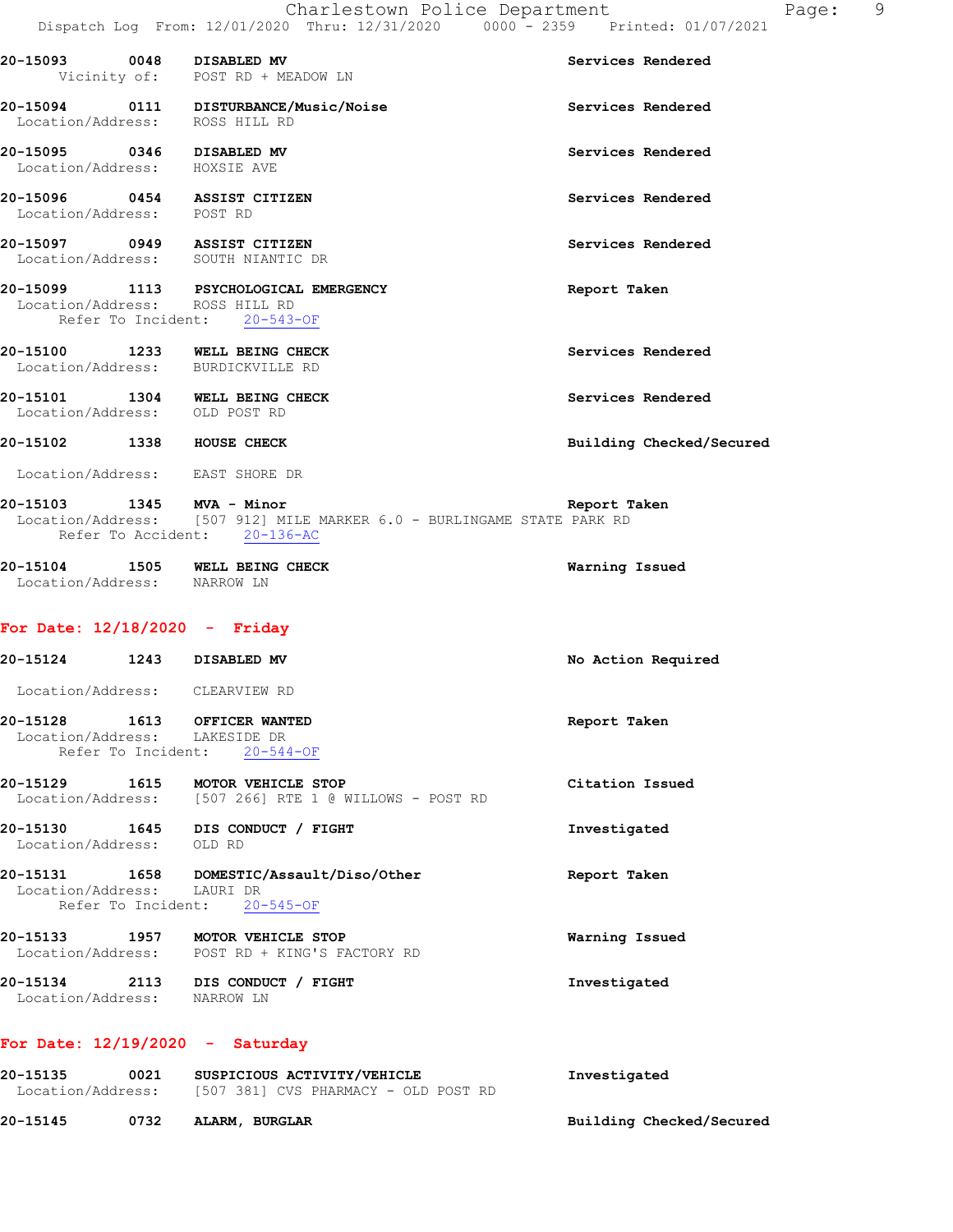Location/Address: OLD MILL RD

| 20-15149<br>Location/Address: | 1651 | <b>MOTOR VEHICLE STOP</b><br>POST RD + FALCONE LN | Warning Issued     |
|-------------------------------|------|---------------------------------------------------|--------------------|
| 20-15150<br>Location/Address: | 1759 | DISABLED MV<br>POST RD + ROSS HILL RD             | Services Rendered  |
| 20-15151                      | 2121 | MOTOR VEHICLE STOP                                | No Action Required |
| Location/Address:             |      | SOUTH COUNTY TRL + WIITALA DR                     |                    |
| 20-15155<br>Location/Address: | 2353 | ALARM, FIRE<br>MARION DR                          | <b>False Alarm</b> |

### **For Date: 12/20/2020 - Sunday**

| 20-15157<br>Location/Address: | 0129 | ASSIST CITIZEN<br>MATUNUCK SCHOOLHOUSE RD + OLD POST RD                      | Services Rendered |
|-------------------------------|------|------------------------------------------------------------------------------|-------------------|
| 20-15158                      | 0331 | OFFICER WANTED<br>Vicinity of: OLD POST RD                                   | Unfounded         |
| 20-15159                      | 0524 | MVA - Minor<br>Location/Address: OLD POST RD<br>Refer To Accident: 20-137-AC | Report Taken      |

| 20-15165          | 1606 | MOTOR VEHICLE STOP<br>Warning Issued                |  |
|-------------------|------|-----------------------------------------------------|--|
| Location/Address: |      | [507 657] COUNTRY FOOD MART, LLC - SOUTH COUNTY TRL |  |
| 20-15170          | 2254 | No Action Required<br>ALARM, BURGLAR                |  |
|                   |      |                                                     |  |

# Location/Address: OLD COACH RD

## **For Date: 12/21/2020 - Monday**

| 20-15182<br>Location/Address: | 0719 | ASSIST CITIZEN<br>SANDPIPER LN   | Services Rendered  |
|-------------------------------|------|----------------------------------|--------------------|
| 20-15184<br>Location/Address: | 0841 | WELL BEING CHECK<br>DEEPWOODS DR | Services Rendered  |
| 20-15191                      | 2354 | WELL BEING CHECK                 | No Action Required |

Location/Address: [507 642] CHARLESTOWN POLICE DEPARTMENT - OLD POST RD

### **For Date: 12/22/2020 - Tuesday**

| 20-15207          | 0847 | MOTOR VEHICLE STOP                    | Warning Issued |
|-------------------|------|---------------------------------------|----------------|
| Location/Address: |      | SOUTH COUNTY TRL + MAPLE LAKE FARM RD |                |

**20-15208 0855 ALARM, BURGLAR Investigated**  Location/Address: [507 816] DRIFTWOOD DR

**20-15211 0959 LOST/STOLEN LICENSE PLATES Report Taken**  Location/Address: [507 642] CHARLESTOWN POLICE DEPARTMENT - OLD POST RD Refer To Incident: 20-547-OF

**20-15214 1149 MVA - Minor Investigated**  Vicinity of: PARK LN + OLD POST RD Refer To Accident: 20-138-AC

**20-15217 1503 MOTOR VEHICLE STOP No Action Required**  Location/Address: CHARLESTOWN BEACH RD + CRAIG ST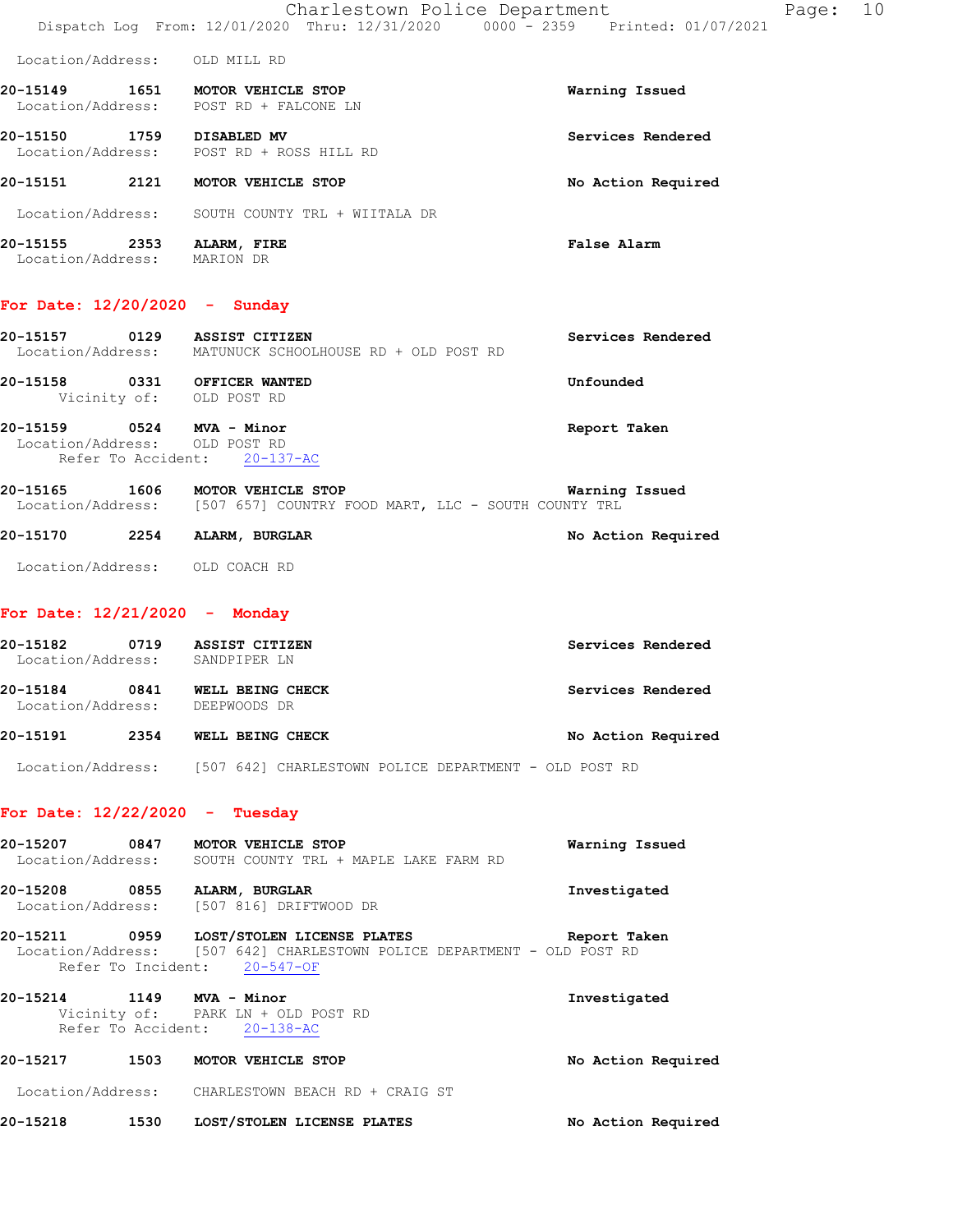Charlestown Police Department Fage: 11 Dispatch Log From: 12/01/2020 Thru: 12/31/2020 0000 - 2359 Printed: 01/07/2021 Location/Address: [507 642] CHARLESTOWN POLICE DEPARTMENT - OLD POST RD **20-15219 1607 ASSIST CITIZEN Report Taken**  Location/Address: OLD RD Refer To Summons: 20-168-AR Juvenile Arrest Age: Charges: LARCENY/U \$1500 Refer To Incident: 20-548-OF **20-15220 1649 ALARM, BURGLAR Taken/Refered to Other Agency** Location/Address: [507 528] NARRAGANSETT INDIAN TRIBAL HEADQUARTERS-OLD - SOUTH COUNTY TRL **20-15221 1725 DISABLED MV Services Rendered**  Vicinity of: POST RD + KING'S FACTORY RD **20-15224 2100 OFFICER WANTED Arrest(s) Made**  Location/Address: SHANNOCK RD Refer To Arrest: 20-166-AR Arrest:<br>Address: Address: 1600 SHANNOCK RD CHARLESTOWN, RI Age: 19 Charges: DOMESTIC-SIMPLE ASSAULT/BATTERY DOMESTIC-DISORDERLY CONDUCT **20-15225 2216 DIS CONDUCT / FIGHT Services Rendered**  Location/Address: OLD RD Refer To Summons: 20-169-AR Juvenile Arrest Age: Charges: DISORDERLY CONDUCT Refer To Incident: 20-549-OF **For Date: 12/23/2020 - Wednesday 20-15230 0156 POLICE INFORMATION No Action Required**  Location/Address: [507 435] SOUTH SHORE MENTAL HEALTH CHARLESTOWN HOUS - OLD POST RD **20-15243 0827 TRAFFIC CONTROL No Action Required**  Location/Address: [507 19] CHARLESTOWN ELEMENTARY SCHOOL - CAROLINA BACK RD **20-15244 0920 SUSPICIOUS ACTIVITY/VEHICLE Field Interrogation**  Location/Address: AUBURN DR **20-15247 1049 MOTOR VEHICLE STOP Warning Issued**  Location/Address: [507 277] RTE 2 @ KENYON INDUSTRIES - SOUTH COUNTY TRL **20-15248 1203 ASSIST OTHER POLICE DEPT No Action Required**  Location/Address: [507 642] CHARLESTOWN POLICE DEPARTMENT - OLD POST RD **20-15249 1213 ASSIST CITIZEN Services Rendered**  Location/Address: [507 29] ARROWHEAD DENTAL - SOUTH COUNTY TRL **20-15250 1223 FOLLOW-UP INVESTIGATION Services Rendered**  Location/Address: OLD RD **20-15251 1327 OFFICER WANTED Services Rendered**  Location/Address: [507 435] SOUTH SHORE MENTAL HEALTH CHARLESTOWN HOUS - OLD POST RD **20-15252 1359 EMBEZZELMENT/FRAUD/FORGERY Report Taken**  Location/Address: [507 3] COMPASS HARDWARE - RIDGEWOOD RD Refer To Incident: 20-550-OF **20-15255 1935 MOTOR VEHICLE STOP Warning Issued**  Location/Address: ALL-READY SEPTIC SERVICE - SHANNOCK RD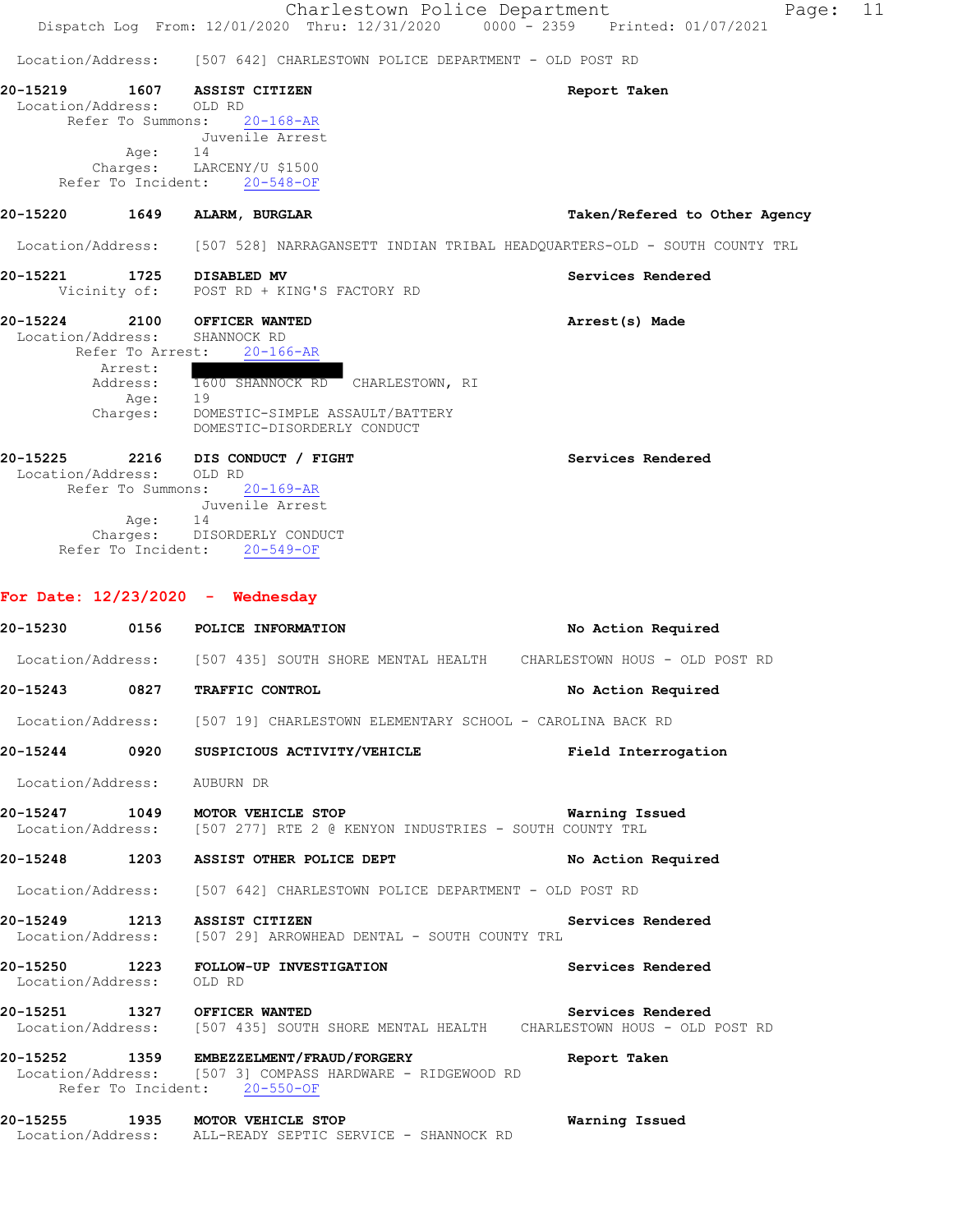|                              | Charlestown Police Department                                                                                                                                                                                                                        | Page: 12                 |
|------------------------------|------------------------------------------------------------------------------------------------------------------------------------------------------------------------------------------------------------------------------------------------------|--------------------------|
|                              | Dispatch Log From: 12/01/2020 Thru: 12/31/2020 0000 - 2359 Printed: 01/07/2021                                                                                                                                                                       |                          |
|                              | 20-15256 1942 HIGHWAY SAFETY - TRAFFIC STOP <b>Warning Issued</b><br>Location/Address: [507 277] RTE 2 @ KENYON INDUSTRIES - SOUTH COUNTY TRL                                                                                                        |                          |
|                              | 20-15257              1951       HIGHWAY SAFETY - TRAFFIC STOP                         Warning Issued<br>Location/Address: [507 276] RTE 2 @ RICHMOND LINE - SOUTH COUNTY TRL                                                                        |                          |
|                              | 20-15258 2005 MOTOR VEHICLE STOP<br>Location/Address: [507 279] RTE 2 @ CHARLESTOWN TOWN HALL - SOUTH COUNTY TRL                                                                                                                                     | Warning Issued           |
|                              | 20-15259 2012 DEATH; Sudden/Unexpected <b>Taken/Refered to Other Agency</b>                                                                                                                                                                          |                          |
| Location/Address: SHORE DR   | Refer To Incident: 20-551-OF                                                                                                                                                                                                                         |                          |
|                              | 20-15260 2022 HIGHWAY SAFETY - TRAFFIC STOP 5 6 Warning Issued<br>Location/Address: [507 276] RTE 2 @ RICHMOND LINE - SOUTH COUNTY TRL                                                                                                               |                          |
|                              | Location/Address: NEW BISCUIT CITY RD + SOUTH COUNTY TRL                                                                                                                                                                                             | Warning Issued           |
| Arrest:<br>Aqe:              | 20-15262 2110 HIGHWAY SAFETY - TRAFFIC STOP <b>Arrest(s)</b> Made<br>Location/Address: POST RD + KING'S FACTORY RD<br>Refer To Arrest: 20-167-AR<br>Address: 17 OCEAN BREEZE DR CHARLESTOWN, RI<br>58<br>Charges: DUI OF LIQUOR - .10 TO .15-1ST OFF |                          |
| 20-15263 2127 ALARM, BURGLAR |                                                                                                                                                                                                                                                      | Building Checked/Secured |

Location/Address: SURFSIDE AVE

# **For Date: 12/24/2020 - Thursday**

| 20-15264                      | 0030                 | FOLLOW-UP INVESTIGATION                                         | No Action Required |
|-------------------------------|----------------------|-----------------------------------------------------------------|--------------------|
| Location/Address:             |                      | OCEANBREEZE DR                                                  |                    |
| 20-15265<br>Location/Address: | 0847                 | POLICE TRANSPORT<br>OLD POST RD                                 | Services Rendered  |
| 20-15267<br>Location/Address: | 1417                 | ALARM, BURGLAR<br>EDWARDS LN                                    | Investigated       |
| 20-15269<br>Location/Address: | 1653                 | <b>MOTOR VEHICLE STOP</b><br>SOUTH COUNTY TRL + EAST CHARLES ST | Warning Issued     |
| 20-15271                      | 1900                 | ALARM, FIRE                                                     | No Action Required |
| Location/Address:             |                      | SOUTH ARNOLDA RD                                                |                    |
| 20-15273<br>Location/Address: | 2035                 | SUSPICIOUS ACTIVITY/VEHICLE<br>CHARTER CT                       | Investigated       |
| 20-15274                      | 2111<br>Vicinity of: | FIREWORKS/Possession/Use/Other<br>FAWN CIR                      | Investigated       |

# **For Date: 12/25/2020 - Friday**

| 20-15276          | 0207 | ALARM, BURGLAR                                            | Building Checked/Secured |
|-------------------|------|-----------------------------------------------------------|--------------------------|
| Location/Address: |      | SURFSIDE AVE                                              |                          |
| 20-15277          | 0325 | ALARM, BURGLAR                                            | Building Checked/Secured |
|                   |      | Location/Address: [507 72] CUMBERLAND FARMS - OLD POST RD |                          |
| 20-15278          | 0731 | POLICE INFORMATION                                        | Services Rendered        |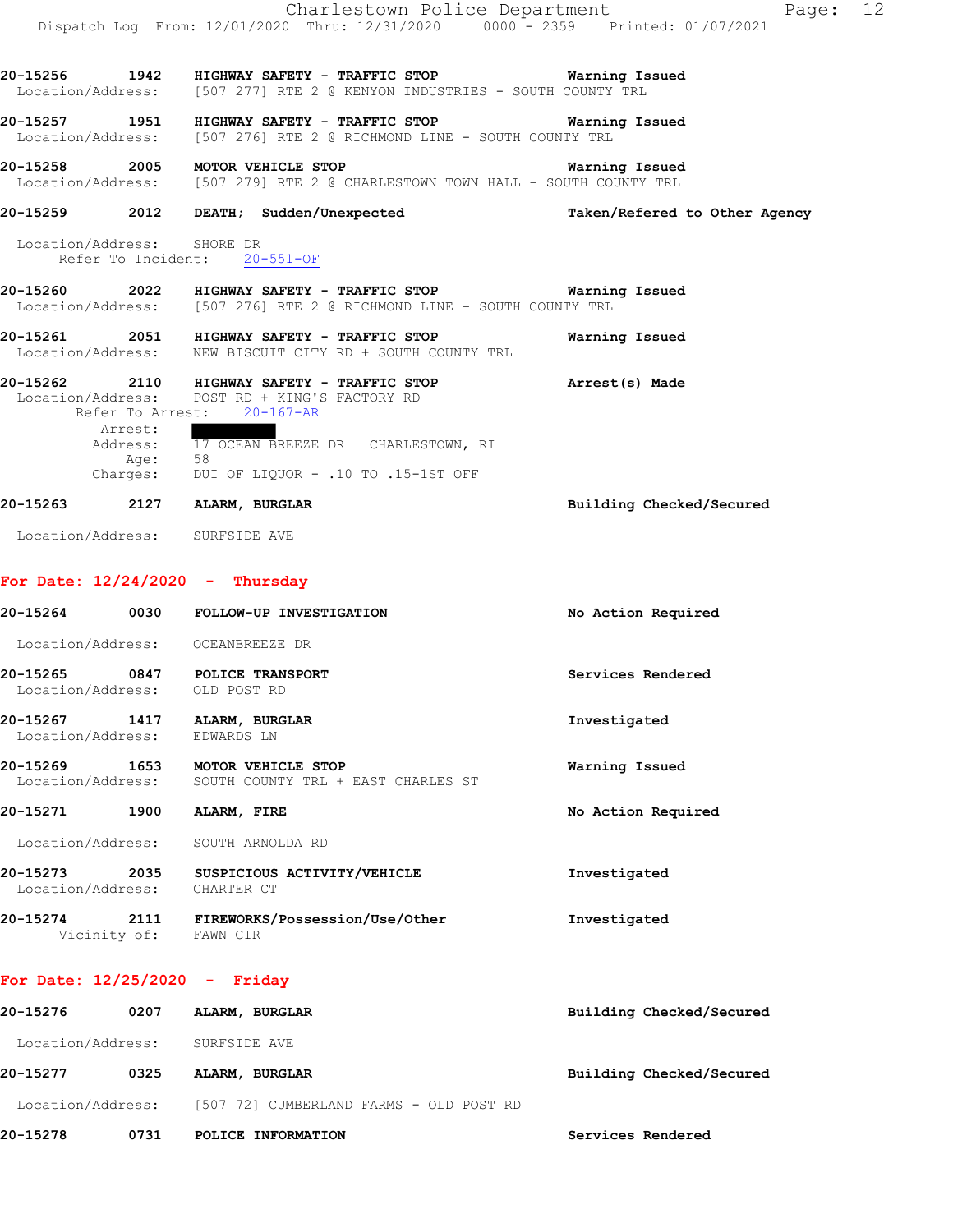|                                                                 | Location/Address: [507 38] CHARLESTOWN POST OFFICE - OLD POST RD                                                                    |                          |
|-----------------------------------------------------------------|-------------------------------------------------------------------------------------------------------------------------------------|--------------------------|
| 20-15283 1628 OFFICER WANTED<br>Location/Address: LAURI DR      | Refer To Incident: 20-552-OF                                                                                                        | Report Taken             |
| 20-15284 1723 WELL BEING CHECK<br>Location/Address: OLD POST RD |                                                                                                                                     | <b>Services Rendered</b> |
| For Date: $12/26/2020 -$ Saturday                               |                                                                                                                                     |                          |
| 20-15285 0034 DISABLED MV<br>Location/Address: NINIGRET AVE     |                                                                                                                                     | Investigated             |
|                                                                 | 20-15287 0915 POLICE INFORMATION                                                                                                    | No Action Required       |
|                                                                 | Location/Address: [507 642] CHARLESTOWN POLICE DEPARTMENT - OLD POST RD                                                             |                          |
|                                                                 | 20-15288 0959 ANIMAL COMPLAINT Serv<br>Location/Address: [507 1] CHARLESTOWN TOWN HALL - SOUTH COUNTY TRL                           | Services Rendered        |
|                                                                 | 20-15289 1340 MOTOR VEHICLE COMPLAINT Removed Hazard Location/Address: [507 321] CHARLESTOWN BEACH - CHARLESTOWN BEACH RD           |                          |
|                                                                 | 20-15291 1631 MOTOR VEHICLE STOP 1999 1999 Warning Issued<br>Location/Address: POST RD + LAKESIDE DR                                |                          |
|                                                                 | 20-15292 1644 MOTOR VEHICLE STOP<br>Location/Address: [507 276] RTE 2 @ RICHMOND LINE - SOUTH COUNTY TRL                            | Warning Issued           |
|                                                                 | 20-15295 1756 MVA - Minor<br>Location/Address: [507 100] RTE 1 @ FIORES (MILE MARKER 8.0) - POST RD<br>Refer To Accident: 20-139-AC | Report Taken             |
|                                                                 | 20-15297 2015 MOTOR VEHICLE STOP<br>Location/Address: POST RD + KING'S FACTORY RD                                                   | Warning Issued           |
|                                                                 | 20-15299 2300 DISTURBANCE/Music/Noise<br>Vicinity of: KLONDIKE RD                                                                   | Unfounded                |

| 20-15303          | 1454 | OFFICER WANTED     | Peace Restored     |
|-------------------|------|--------------------|--------------------|
| Location/Address: |      | LAURI DR           |                    |
| 20-15309          | 2031 | POLICE INFORMATION | No Action Required |
|                   |      |                    |                    |

Location/Address: SHIRLEY DR

# **For Date: 12/28/2020 - Monday**

| 20-15327<br>0934<br>Location/Address: | MOTOR VEHICLE STOP<br>POST RD                                            | Warning Issued     |
|---------------------------------------|--------------------------------------------------------------------------|--------------------|
| 20-15329<br>1345                      | ASSIST OTHER POLICE DEPT                                                 | No Action Required |
| Location/Address:                     | [507 319] EAST BEACH BACK TRACK - EAST BEACH RD                          |                    |
| 20-15330<br>1750<br>Location/Address: | MOTOR VEHICLE STOP<br>SOUTH COUNTY TRL + NARROW LN                       | Warning Issued     |
| 1853<br>20-15331<br>Location/Address: | MOTOR VEHICLE STOP<br>[507 276] RTE 2 @ RICHMOND LINE - SOUTH COUNTY TRL | Warning Issued     |
| 20-15335<br>2202<br>Location/Address: | OFFICER WANTED<br>KLONDIKE RD                                            | Services Rendered  |

**20-15336 2214 DISTURBANCE/Music/Noise Services Rendered**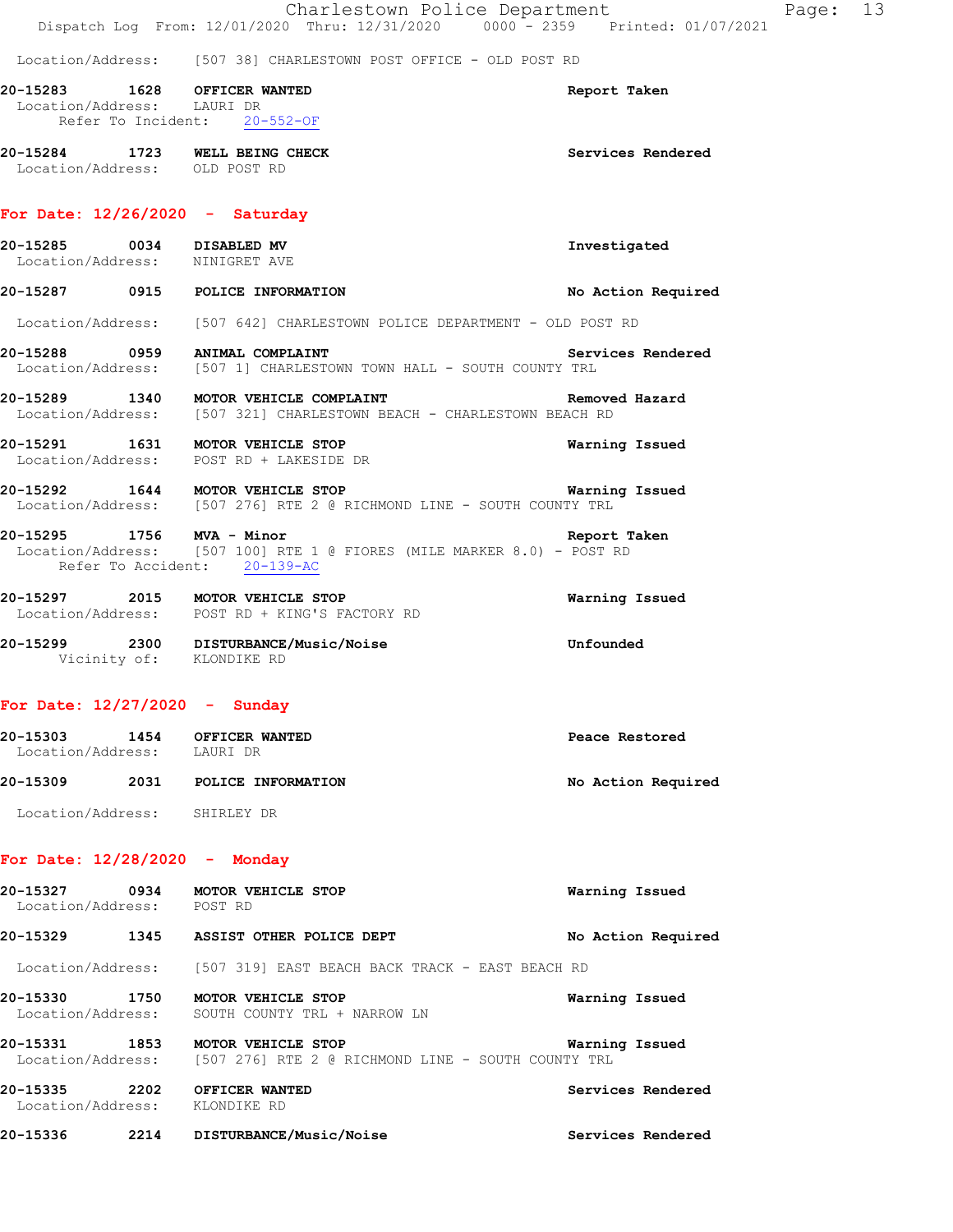| Location/Address: | KLONDIKE RD |  |
|-------------------|-------------|--|
|                   |             |  |

**20-15337 2346 PHONE CALL No Action Required** 

# **For Date: 12/29/2020 - Tuesday**

|                                                             |      | 20-15353 0914 DUMPING VIOLATIONS<br>Location/Address: [507 381] CVS PHARMACY - OLD POST RD                                                                                         | Investigated             |
|-------------------------------------------------------------|------|------------------------------------------------------------------------------------------------------------------------------------------------------------------------------------|--------------------------|
|                                                             |      | 20-15356 0942 FOLLOW-UP INVESTIGATION<br>Could Not Locate<br>Location/Address: CEDAR SWAMP PATH                                                                                    |                          |
|                                                             |      | 20-15361 1028 ASSIST OTHER POLICE DEPT Services Rendered<br>Location/Address: [507 642] CHARLESTOWN POLICE DEPARTMENT - OLD POST RD                                                |                          |
|                                                             |      | 20-15363 1201 ASSIST OTHER POLICE DEPT<br>Location/Address: SOUTH ARNOLDA RD                                                                                                       | Services Rendered        |
|                                                             |      | 20-15365 1245 FOLLOW-UP INVESTIGATION<br>Location/Address: [507 381] CVS PHARMACY - OLD POST RD                                                                                    | Investigated             |
|                                                             |      | 20-15366 1326 ROAD HAZARD/OBSTRUCTION<br>Location/Address: BUCKEYE BROOK RD + STILL WATER RD                                                                                       | Removed Hazard           |
| 20-15367 1331 FIRE, OTHER<br>Location/Address: SANCTUARY RD |      |                                                                                                                                                                                    | Services Rendered        |
|                                                             |      | 20-15369 1346 ASSIST OTHER POLICE DEPT<br>Location/Address: [507 26] CHARLESTOWN BREACHWAY - CHARLESTOWN BEACH RD                                                                  | Services Rendered        |
|                                                             |      | 20-15370 1426 REGISTERED SEX OFFENDER<br>Refer To Incident: 20-553-OF                                                                                                              | Services Rendered        |
|                                                             |      | 20-15371 1608 ROAD HAZARD/OBSTRUCTION<br>Location/Address: POST RD + CASTLE ROCK DR                                                                                                | Services Rendered        |
|                                                             |      | 20-15372   1623   FOLLOW-UP INVESTIGATION   Report Taken<br>Location/Address: [507 435] SOUTH SHORE MENTAL HEALTH   CHARLESTOWN HOUS - OLD POST RD<br>Refer To Incident: 20-553-OF |                          |
|                                                             |      | 20-15373 1658 ASSIST OTHER POLICE DEPT<br>Location/Address: INDIAN CEDAR DR                                                                                                        | Services Rendered        |
|                                                             |      | 20-15374 1734 MOTOR VEHICLE STOP<br>Location/Address: [507 657] COUNTRY FOOD MART, LLC - SOUTH COUNTY TRL                                                                          | <b>Warning Issued</b>    |
|                                                             |      | 20-15375 2341 MOTOR VEHICLE STOP<br>Vicinity of: POST RD + SOUTH COUNTY TRL                                                                                                        | Warning Issued           |
|                                                             |      | For Date: $12/30/2020 -$ Wednesday                                                                                                                                                 |                          |
| Location/Address: HOXSIE AVE                                |      | 20-15389 1136 ASSIST CITIZEN                                                                                                                                                       | Investigated             |
|                                                             |      | 20-15390 1235 ALARM, BURGLAR                                                                                                                                                       | Building Checked/Secured |
|                                                             |      | Location/Address: [507 405] SOUTH COUNTY TRL                                                                                                                                       |                          |
| 20-15391<br>Location/Address:                               | 1252 | FOLLOW-UP INVESTIGATION<br>[507 381] CVS PHARMACY - OLD POST RD                                                                                                                    | Investigated             |
|                                                             |      | 20-15393 2054 MOTOR VEHICLE STOP<br>Location/Address: [507 276] RTE 2 @ RICHMOND LINE - SOUTH COUNTY TRL                                                                           | Warning Issued           |
| 20-15394                                                    | 2354 | MOTOR VEHICLE STOP<br>Location/Address: POST RD + BEND RD                                                                                                                          | Warning Issued           |